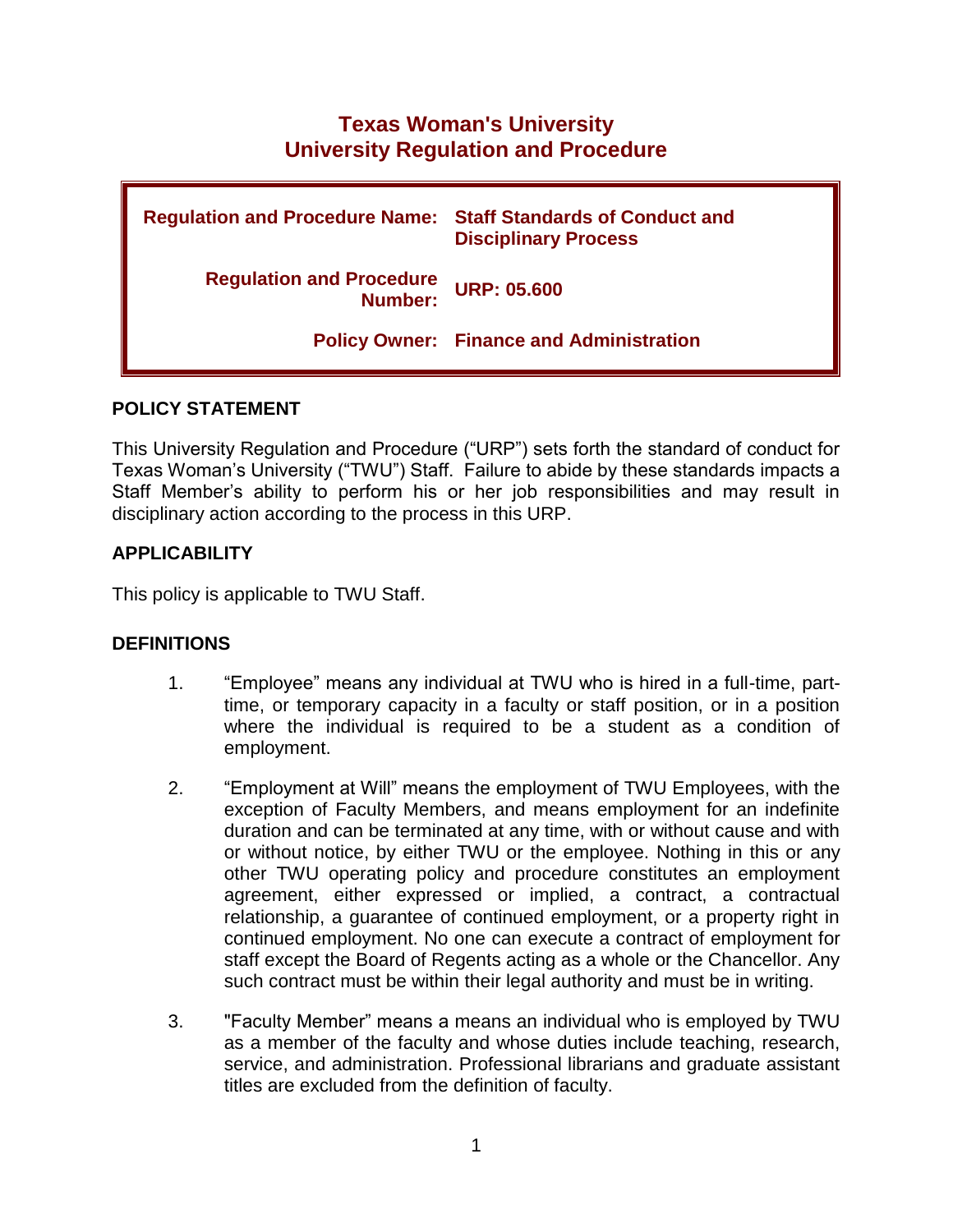- 4. "Staff" or "Staff Member" means each classified, administrative, and professional employee who is appointed to work at least 20 hours each week for a period of four and one-half months, excluding students employed in positions for which student status is required as a condition of employment and those employees holding teaching and/or research positions classified as faculty.
- 5. "Termination" means the involuntary removal of an Employee from the service of TWU.

# **REGULATION AND PROCEDURE**

- I. Standards of Conduct
	- A. Colleges and universities must function in accordance with the public trust and the actions of faculty, employees, and students within them must be consistent with the execution of that trust.
	- B. Each TWU Staff Member shall be required to abide by the terms of this policy as a condition of employment. A violation of the standards established in this policy may result in disciplinary action ranging from a verbal reprimand or counseling to termination from employment at TWU, as described in greater detail below. TWU Staff Members are subject to corrective action, including termination, for violation of this and other TWU rules, regulations, departmental policies, and federal, state or local laws.

All employees of TWU shall:

- 1. Perform their official duties in a lawful, professional, respectful, and ethical manner befitting the State of Texas and TWU;
- 2. Report any conduct or activity that the employee believes to be in violation of this policy or other TWU policies to his or her immediate supervisor and/or the Office of Human Resources as necessary;
- 3. Notify his or her immediate supervisor of any arrest, indictment, conviction, or other adjudication for any felony or offense of moral turpitude (including offenses involving dishonesty, fraud, deceit, theft, misrepresentation, deliberate violence) no later than five business days after such arrest, indictment, conviction, or other adjudication; and
- 4. Abide by all other policies applicable to employee conduct including but not limited to:
	- a. URP 01.200: Speech, Expression, and Assembly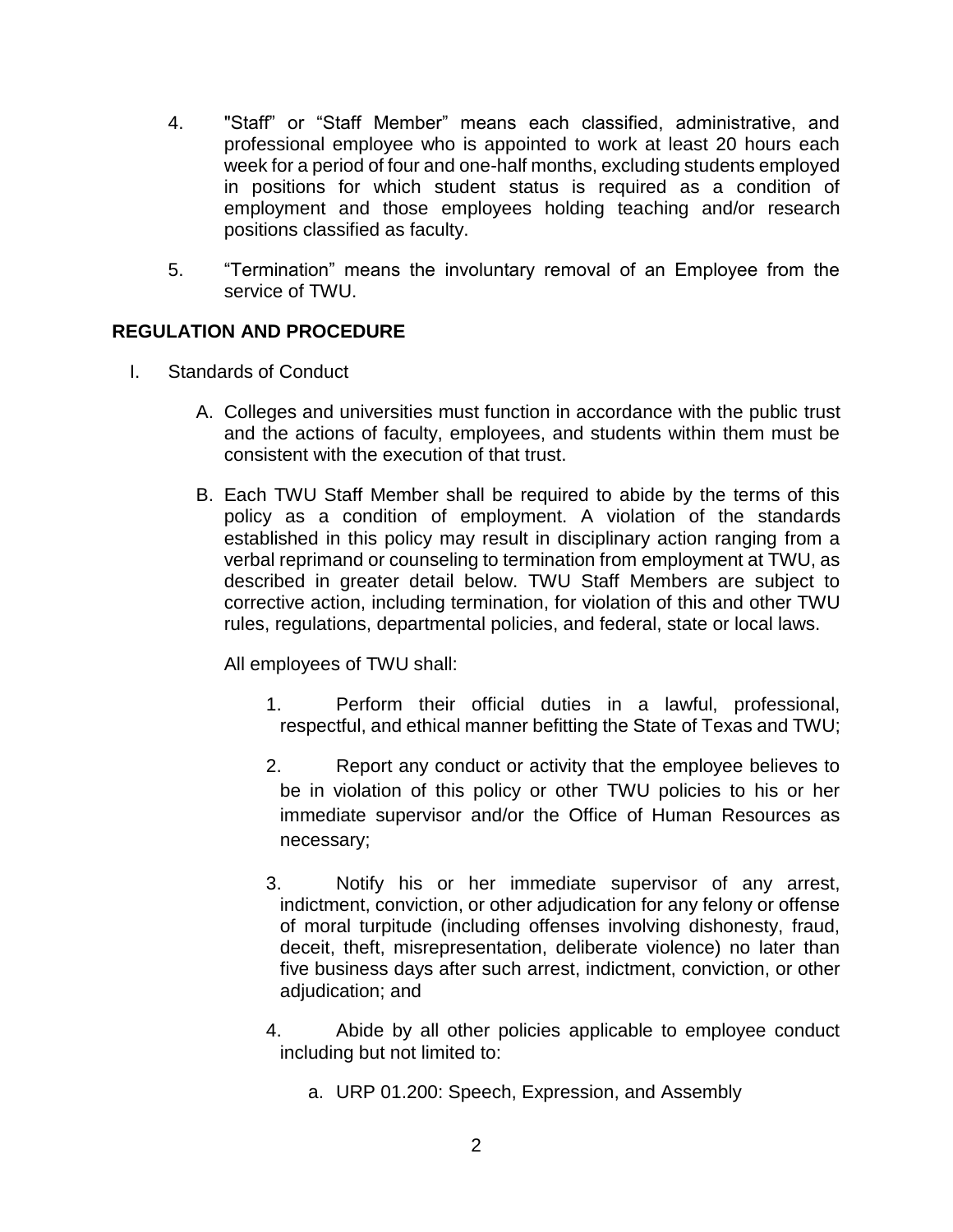- b. URP 01.210: Ethics Policy for Employees
- c. URP 05.550: Employee Attendance, Vacation, Sick, and Other Leave Policy
- d. URP 05.215: Nepotism-Employment of Relatives
- e. URP 05.100: Non-Discrimination, Equal Opportunity, and **Diversity**
- f. URP 01.225: Prohibition of Sexual Misconduct
- g. URP 05.610: Staff Performance Management and **Evaluations**

#### II. Prohibited Conduct

- A. The following list, while not exhaustive, contains examples of violations of the general rules of conduct governing the actions of all TWU employees:
	- 1. Violations of federal, state, or other public law, or TWU policy including but not limited to:
		- a. Convictions of a felony or offense involving moral turpitude as defined in Section I.B.3. above,
		- b. Gambling on TWU premises.
		- c. Carrying, possessing, selling, or being under the influence of intoxicants, narcotics, or illegal drugs in violation of the law or URP 05.640: Drug-Free Workplace Procedures and Drug Testing Policy for Faculty and Staff, and
		- d. Assault or attempted assault either on or off TWU premises.
	- 2. Carrying or possessing firearms in violation of TWU policy or State of Texas law. Carrying or possessing explosives, or other lethal or illegal weapons on TWU premises.
	- 3. Theft, misappropriation, or unauthorized use of TWU funds or property, property belonging to other employees or students, or other dishonest actions, including but not limited to:
		- a. Falsification of timecards, including entering time not actually worked, not entering time that was actually worked, clocking in or out for another employee, or allowing one's time to be entered by another employee.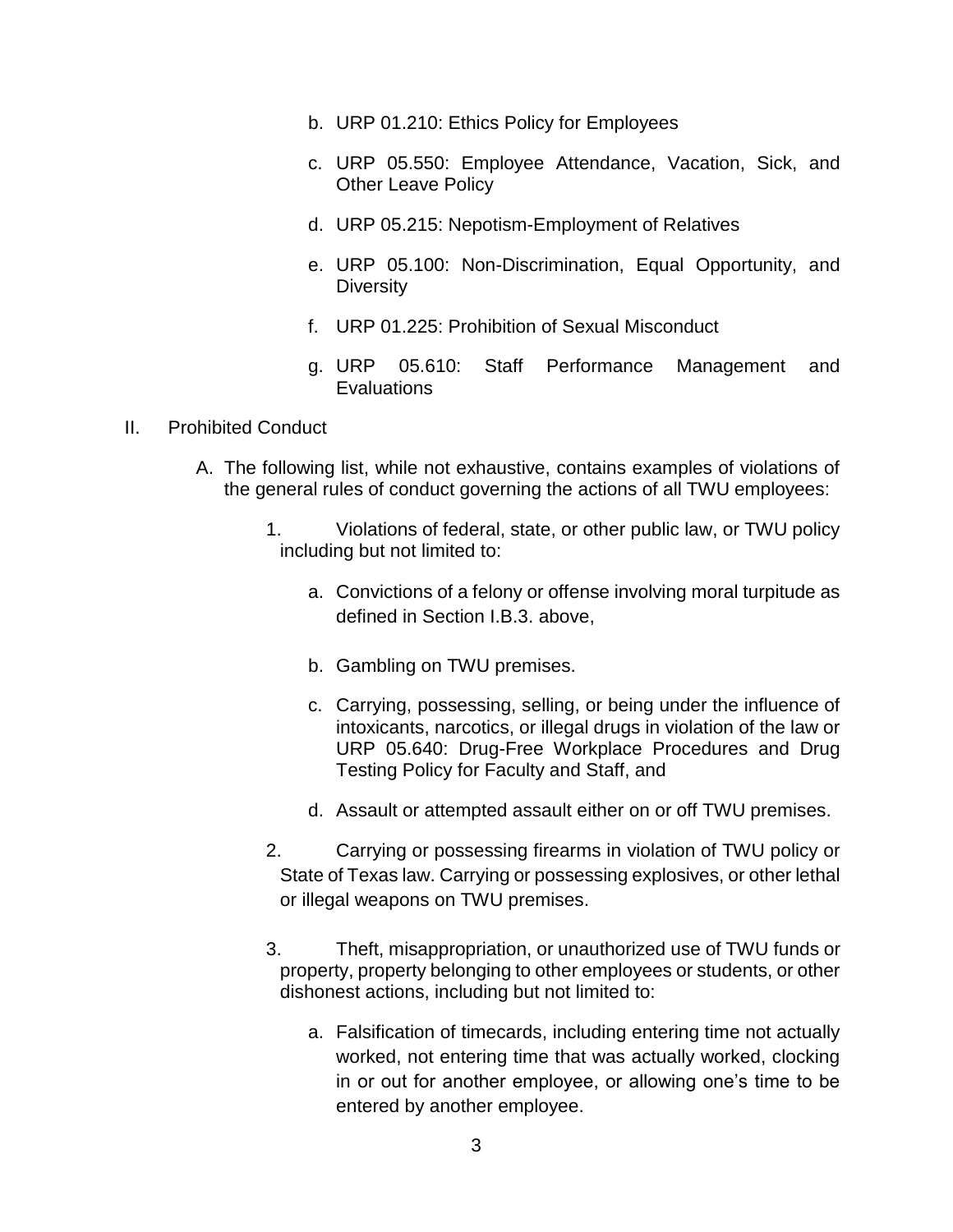- b. Falsification of personnel or other TWU records.
- c. Willfully or negligently abusing, misusing, destroying, damaging, defacing, or removing property, tools, or equipment belonging to TWU, other employees, or students.
- 4. Failure to observe assigned work schedules (starting time, quitting time, rest and meal periods), if applicable, or unauthorized, unexplained, or inexcusable absence or tardiness without properly notifying supervisor or without satisfactory reason.
- 5. Failure to notify supervisor of absence at the earliest practical time.
- 6. Failure to properly notify the employee's immediate supervisor and/or the appropriate administrative officer of reason(s) for absence(s). This failure to notify will result in termination for job abandonment after the employee has failed to notify and missed three (3) consecutive or non-consecutive work shifts within a rolling calendar year period.
- 7. Failure to return to work upon expiration of vacation leave, sick leave or leave of absence.
- 8. For employees other than faculty, leaving TWU premises during working hours without permission from the supervisor or leaving regularly assigned work location without notifying immediate supervisor.
- 9. Abuse of time during assigned working hours, including performing unauthorized personal activities on TWU time.
- 10. Disruptive conduct that it has the effect of impairing the work of any other employee, including but not limited to:
	- a. Violence or threat of violence, or causing or threatening to cause imminent or immediate harm to someone;
	- b. Disrupting another employee's work environment, or preventing another employee from completing his or her assigned duties;
	- c. Indecent or obscene conduct;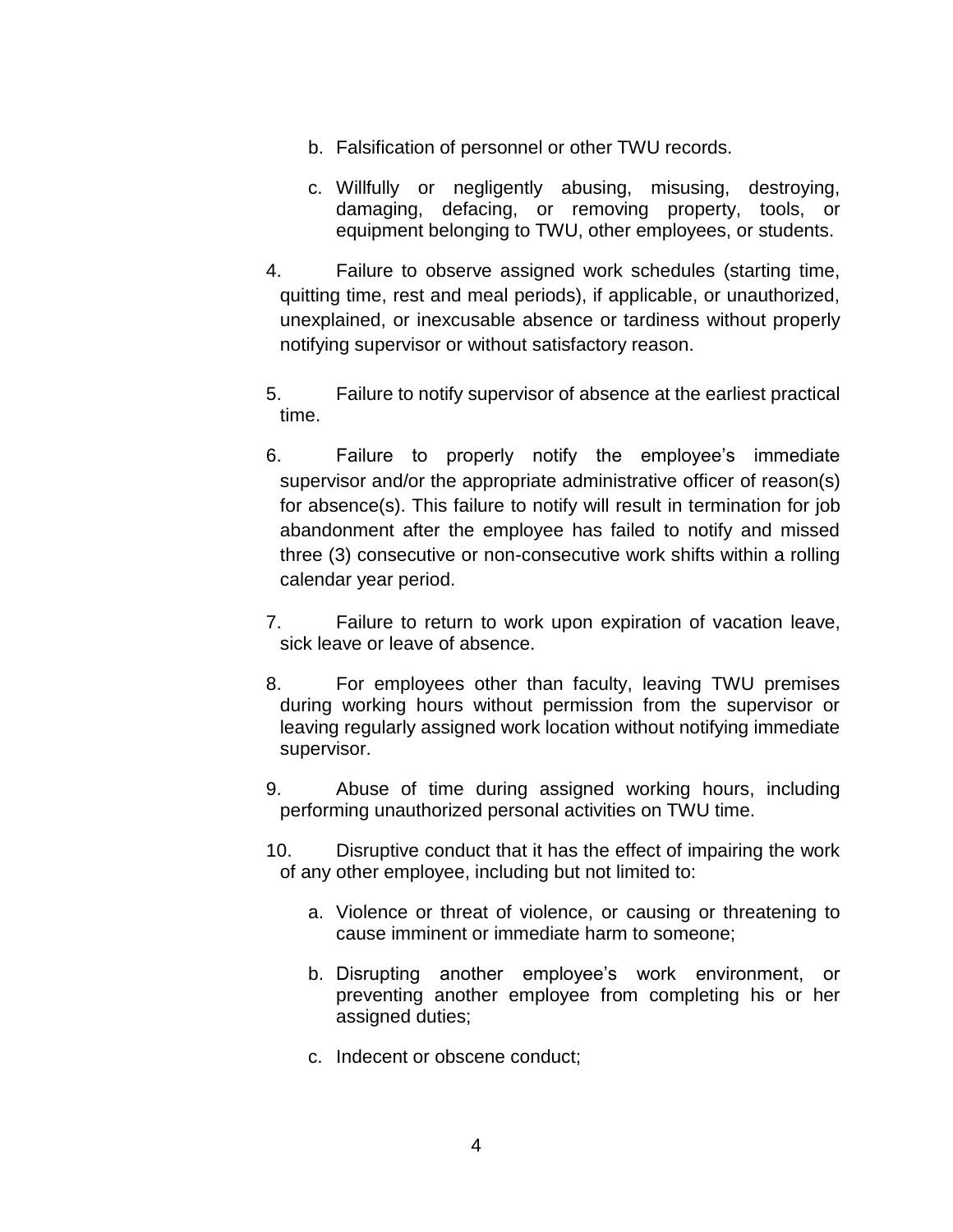- d. Conduct that creates a hostile working environment for any employee;
- e. Abusive or unruly conduct;
- f. Written, verbal, or physical fighting on the job or while representing TWU off-campus in the scope of their employment;
- g. Unprofessional conduct; that is, behavior that a reasonable person in a professional office setting would find inappropriate, rude, disorderly, or offensive, and that is persistent, destructive and/or intimidating;
- h. Disrupting the smooth and orderly flow of work within a department or within TWU;
- i. Harming the goodwill and reputation of TWU in the community at large; or
- j. Delaying or restricting work or inciting others to delay or restrict work.
- 11. Inappropriate use of TWU electronic media, including internet, e-mail, telephones, computers, software or long-distance codes. Inappropriate use of electronic media is use that violates state or federal law or TWU policy, including URP 04.700: Computer & Software Acceptable Use Policy, or interferes with an employee's ability to effectively perform his or her job duties.
- 12. Unsatisfactory work performance, including, but not limited to:
	- a. Failure or refusal to properly perform work assigned by a supervisor or failure to follow any reasonable instructions issued by supervisor related to performing job tasks and/or job duties, or
	- b. Insubordination.
- 13. Soliciting or collecting contributions for any purpose or selling or offering for sale any goods or service, on TWU premises in violation of URP 01.285: Sales, Solicitations, and Fundraising.
- 14. Damaging or defacing TWU property, including bulletin boards or notices posted thereon.
- 15. Discourteous or demeaning treatment of TWU employees, students, or the public.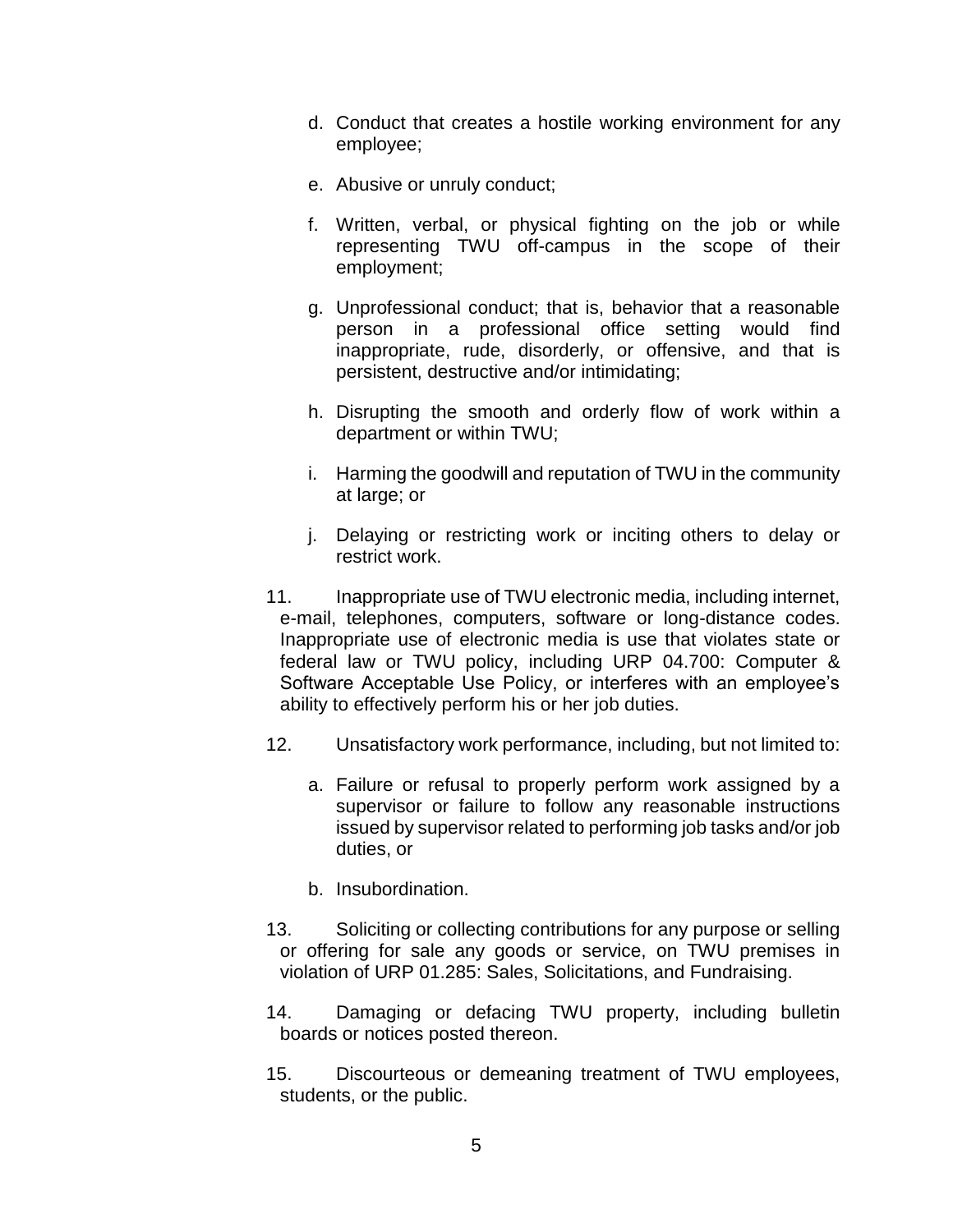- 16. Violation of TWU safety or sanitation rules and regulations or any act which might endanger the safety or lives of others.
- 17. Disclosure of confidential TWU information to unauthorized persons.
- 18. Refusal to attend or complete state or TWU mandated trainings within the appropriate timeframe.
- 19. Smoking and/or vaping on campus.
- 20. Violation of internal department rules or other TWU policies or procedures, including those that may be published after the date of this policy, and flagrant or repeated violations of TWU policies and procedures.
- III. Disciplinary Procedure
	- A. Supervisors should make a concerted effort to both prevent serious personnel concerns and address employee misconduct. However, supervisors have the right to address issues that interfere with the performance of employees' job responsibilities and the efficient functioning of TWU. It is essential that each concern be investigated thoroughly and expeditiously to ensure that the facts of the situation are known before disciplinary action is taken.
	- B. Discipline should be progressive. While TWU may elect to follow progressive discipline as described in this policy, TWU is not obligated to do so. Using progressive discipline is at the sole discretion of TWU as an employment-at-will employer. The use of progressive discipline does not grant an entitlement or right to any employee nor does it alter the "at-will" status of any employee of TWU. The normal sequence of progressive discipline is as follows: (1) Counseling; (2) Oral Warning; (3) Written Warning; (4) Final Written Warning; and (5) Termination. Suspension and Demotion are progressive discipline steps that may be used as applicable. Depending on the severity of the case, disciplinary action may begin at any of these steps and may skip intermediary steps depending on the circumstances of the situation and the best interests of TWU.
	- C. Disciplinary action will include a statement to the employee regarding the problematic behavior as well as a clear statement of corrective action. Written Warnings, Final Warnings, Demotions, Suspensions, and Terminations must first be reviewed by the Office of Human Resources, in consultation with the Office of General Counsel, as appropriate. The corrective action should include a section which documents specific, job related, and measurable actions identified to increase job knowledge, improve skills, or correct performance difficulties. Timetables shall be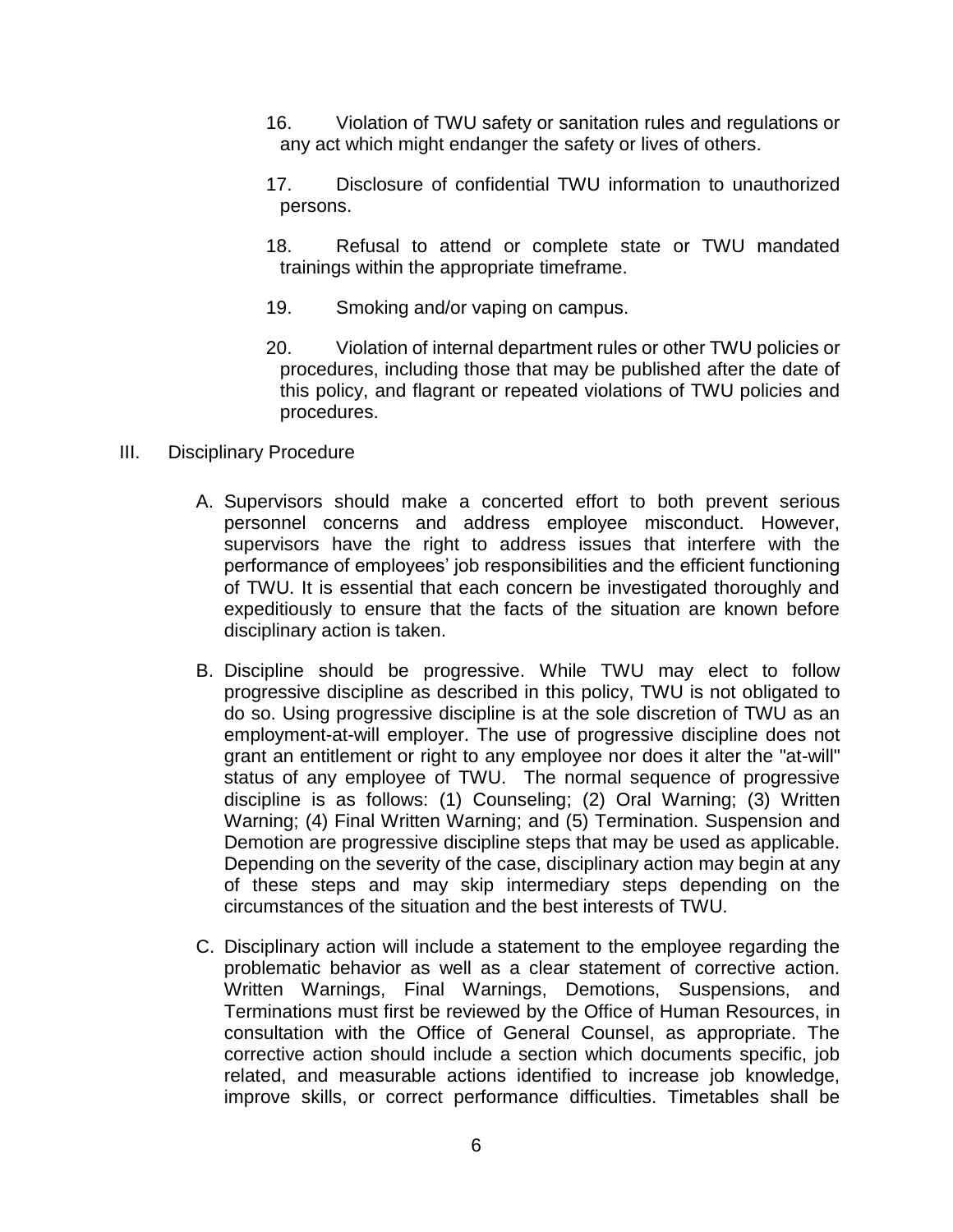established for follow-ups and improvement or non-improvement and will be documented. When appropriate, an employee subject to disciplinary action should be given an opportunity to improve their performance or correct the problematic behavior identified. Termination may be appropriate when corrective action or rehabilitative methods have failed, or when the serious nature of a violation or the accumulation of violations warrants termination.

- 1. Counseling: A counseling session may be adequate to clear up a minor offense and is generally used to establish an understanding of standards expected of the employee. The supervisor should document the date and nature of the Counseling session.
- 2. Oral Warning: Typically, the next step of disciplinary action should begin in the form of an oral discussion and warning, especially for relatively minor violations. If it appears that a Staff Member has failed to perform their work in a satisfactory manner or conduct themselves according to job requirements, the supervisor should first talk to the Staff Member about the matter and informally inquire further into the situation. If facts indicate that the Staff Member may have been at fault, the supervisor should discuss the matter with the Staff Member. The supervisor may call appropriate personnel to be present as a witness during the discussion. The supervisor should clearly inform the employee of the problematic behavior and the need for corrective action. Supervisors should maintain a complete and accurate written record of the warning.
- 3. Written Warning: Written Warning involves both a formal interview with the Staff Member and an official memorandum documenting the incident and corrective action. A Written Warning should be prepared by the employee's immediate supervisor, utilizing the approved warning template, and should include: the names of the parties involved, dates, a description of the incident or behavior, witnesses (if any), and the action taken. Reference should also be made to the dates and results of prior counseling sessions, oral warning(s), or other written warnings (s) regarding the incident or behavior at issue. Written Warnings should be first reviewed by the Office of Human Resources. A final copy of the Written Warning should be sent to the Office of Human Resources to be placed in the Staff Member's permanent file.
- 4. Demotion: The supervisory official with the authority to terminate an employee also has the authority to demote an employee. An employee who cannot or will not carry out efficiently and effectively the duties of the job for which they are hired or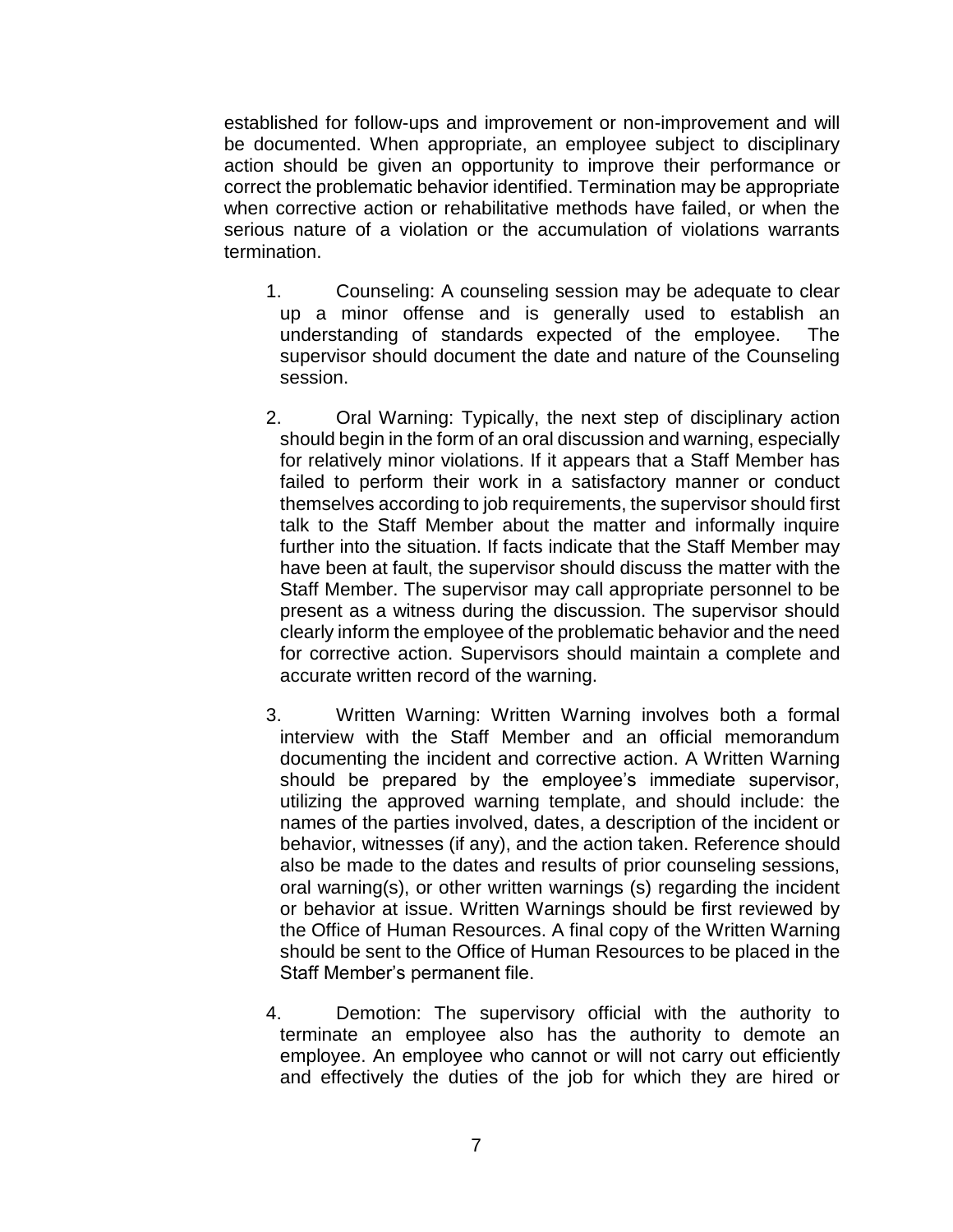promoted, may be demoted to a job more commensurate with their abilities, skills, and experience or job performance.

- a. The supervisor recommending demotion will first review the demotion with the Office of Human Resources in consultation with the Office of General Counsel, as appropriate. The Office of Human Resources will ensure that the employee has received proper counseling and an opportunity for improvement of performance prior to the approval of any recommendation for demotion.
- b. Demotion should be considered a last alternative in lieu of termination and may only be considered when a lower job assignment is available in the department in which the employee works. The appropriate Vice President must be made aware of each recommendation for demotion.
- 5. Suspension: Suspension of employment, without pay, may be appropriate in cases involving serious offenses or repeated or ongoing offenses. The supervisor who has authority to employ a Staff Member also has the authority to suspend a Staff Member.
	- a. Prior to suspension of employment, the Staff Member's supervisor must review the situation with the Office of Human Resources, and in consultation with the Office of General Counsel, as appropriate. The Office of Human Resources will ensure that the employee has received proper counseling and an opportunity for improvement of performance prior to the approval of any recommendation for suspension. This review will assure that the case for suspension without pay is warranted and properly documented.
	- b. If suspension is recommended, the employee should be presented with a letter documenting the grounds for the suspension, and the date(s) of the proposed suspension. After the suspension period, the supervisor will conduct a conference with the Staff Member. The discussion should include a review of the reason(s) for the leave, the corrective action(s), and any next step(s) to be taken if improvement does not occur, as appropriate. The appropriate Vice President must be made aware of each recommendation for suspension.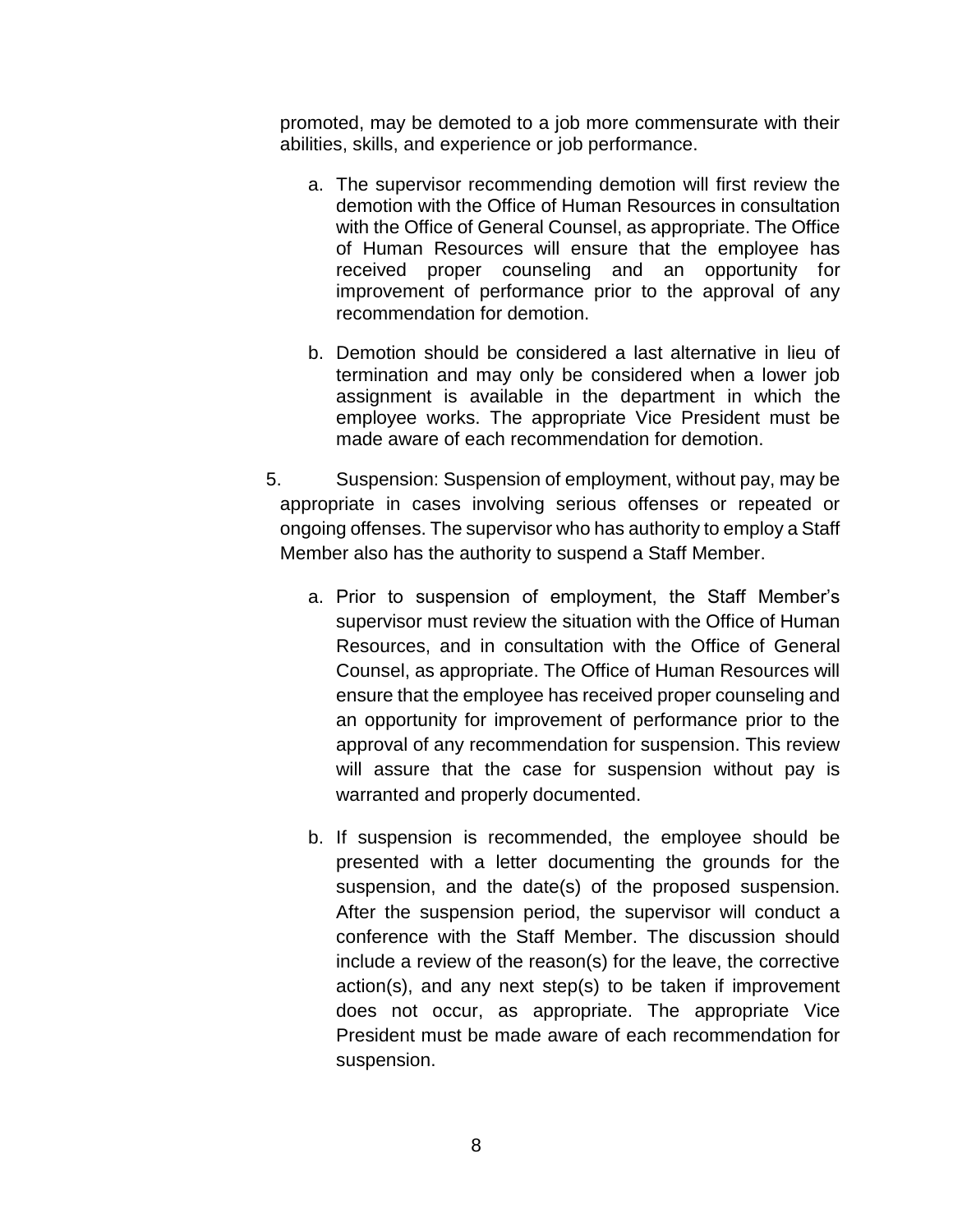- 6. Termination: Termination may be appropriate in cases involving serious offenses or repeated or ongoing offenses. The supervisor who has authority to employ a Staff Member also has the authority to terminate a Staff Member.
	- a. Prior to terminating employment, the Staff Member's supervisor must review the situation with the Office of Human Resources, and in consultation with the Office of General Counsel, as appropriate. This review will assure that the case for termination is warranted and properly documented.
	- b. If termination is recommended, the employee should be presented with a letter documenting the grounds for the termination, and the date of the proposed termination. The appropriate Vice President must be made aware of each recommendation for termination.

### IV. Other Actions

- A. In extremely serious cases involving violence or imminent threat to personal safety or property, the supervisor and/or Department of Public Safety may determine the need for immediate arrest or removal of an employee from TWU property. This action should be considered an immediate suspension with pay and may warrant initiation of the termination process.
- B. An interim suspension with pay may also be used as a non-disciplinary action for situations involving disruptive behavior, violence, or threat to personal safety or property that are not imminent but warrant investigation while the employee does not return to duty.
- C. In certain circumstances, Leave Pending an Investigation, which constitutes leave with pay, may be warranted. Leave Pending an Investigation is an interruption of the active employment of a Staff Member during the pendency of an investigation and must be approved by the appropriate Vice President in consultation with the Office of Human Resources and the Office of General Counsel.
- V. Alternative Disciplinary Actions

Other forms of disciplinary action may be appropriate in some cases. These may include making up lost time, docking pay, withholding salary increases, transfer to more suitable work, or compensating TWU for damage. With the exception of making up lost time, alternative disciplinary actions require the prior review of the Office of Human Resources.

VI. Terminations for Non-Disciplinary Reasons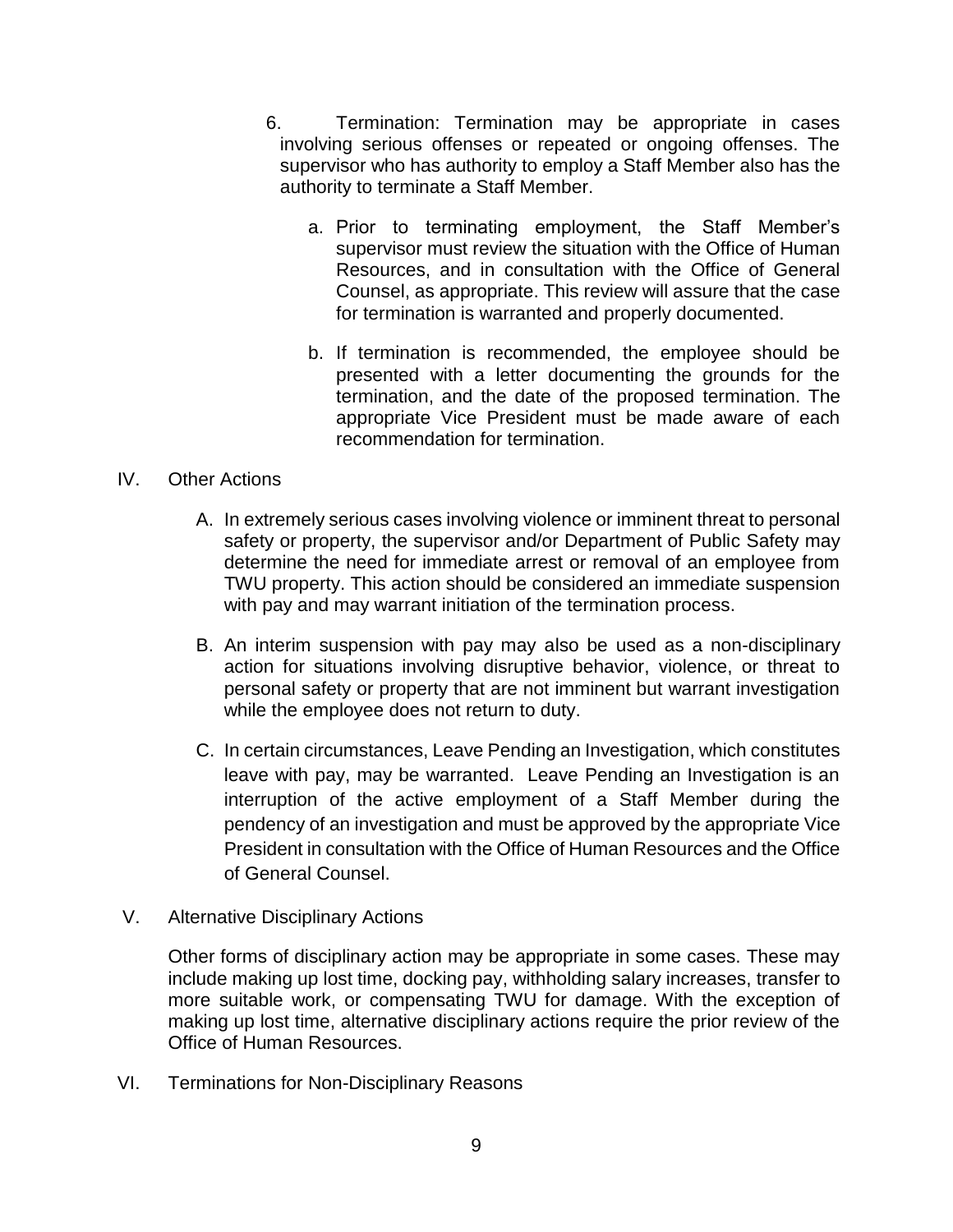It is not the intent of this policy to prohibit, or in any way restrict, TWU and its administrative officials from the right to terminate any employee at will for any nondisciplinary reason if it is in the best interest of TWU to do so. An employee so terminated shall not have recourse through this policy. Examples of termination for non-disciplinary reasons include, but are not limited to, terminations due to lack of work or funds (reduction in force), the redesigning of jobs, the termination of grant funding which results in the elimination of positions, elimination of a temporary position, and changes in the organizational structure in compliance with TWU policies and rules.

# **REVIEW**

This policy will remain in effect and published until it is reviewed, updated, or archived. This policy is to be reviewed once every six years. Interim review may be required as a result of updates to federal and state law or regulations, Board of Regents policies, or internal processes or procedures.

# **REFERENCES**

[URP 01.200: Speech, Expression, and Assembly](https://www.powerdms.com/public/TWU1/documents/1745744)

[URP 01.210: Ethics Policy for Employees](https://www.powerdms.com/public/TWU1/documents/1745849)

[URP 05.550: Employee Attendance, Vacation, Sick, and Other Leave Policy](https://www.powerdms.com/public/TWU1/documents/1745845)

[URP 05.215: Nepotism-Employment of Relatives](https://www.powerdms.com/public/TWU1/documents/1745843)

[URP 05.100: Non-Discrimination, Equal Opportunity, and Diversity](https://www.powerdms.com/public/TWU1/documents/1745851)

[URP 01.225: Prohibition of Sexual Misconduct](https://www.powerdms.com/public/TWU1/documents/1745730)

[URP 05.610: Staff Performance Management and Evaluations](https://www.powerdms.com/public/TWU1/documents/1745850)

[URP 05.640: Drug-Free Workplace Procedures and Drug Testing](https://www.powerdms.com/public/TWU1/documents/1745840) Policy for Faculty and **[Staff](https://www.powerdms.com/public/TWU1/documents/1745840)** 

[URP 04.700: Computer & Software Acceptable Use Policy](https://www.powerdms.com/public/TWU1/documents/1745836)

[URP 01.285: Sales, Solicitations, and Fundraising](https://www.powerdms.com/public/TWU1/documents/1745684)

# **FORMS AND TOOLS**

None